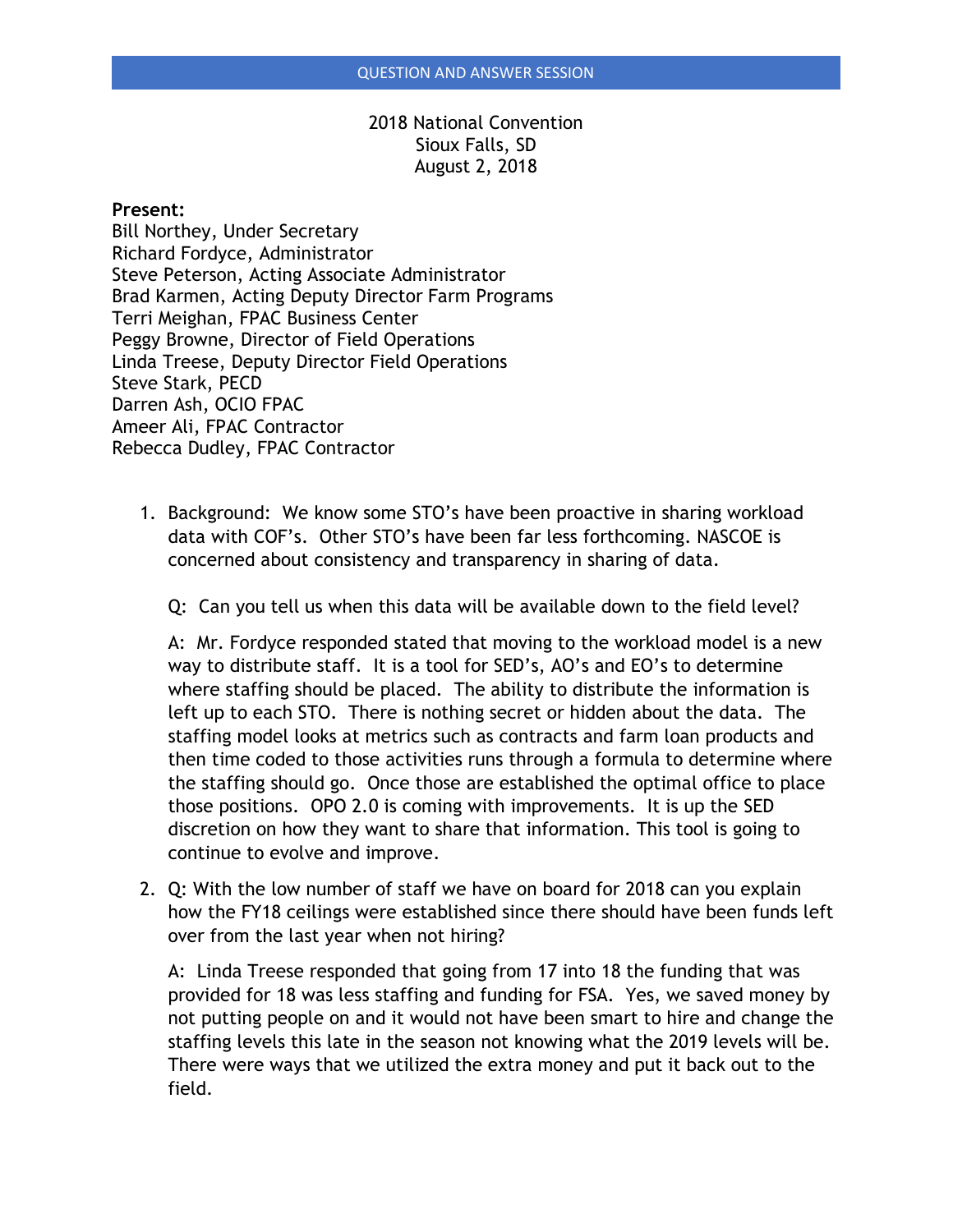3. Q: There are numerous CED's at retirement age. Is it possible to bring on COT's above the ceiling anticipating these retirements?

A: Mr. Fordyce responded that the agency recognizes that we have several CED's about to retire. He stated that there are a lot of folks ready to retire and we have hopes to tackle this issue and respond by placing some COT's across the country. We are hoping to get very inventive to start planning for attrition.

A: Linda Treese responded stating that we use to have the non-ceiling number of FLOT's and COT's and not lose out on ceiling numbers. We did that for several years based on a lack of funding. There have been discussions to utilize this again. Until the budget is known for 19 it might be hard to put that out now.

A: Peggy Browne stated that it is key to succession planning. Those discussions will be happening, and we are on board to find a solution.

4. There is a lot of printers and equipment that is not working in the field?

A: Darren Ash responded that OCIO is aware of the issues. There is a workgroup established for a long-term solution to these problems. There is a work around that should help with some of those issues therefore offices should contact their IT person.

5. We have new ARCPLC regulations for Seed cotton if a producer had grass on it from 08-12 will it always be unassigned, or will they allow you to go back and claim?

A: Brad Karmen stated that seed cotton only looks at 12 however the next farm bill may address this issue.

6. Recently I was shown the staffing model for my office. I have a farm in my county that has 20 plus tenants on a farm. When I am doing acreage reports and other contracts I am touching that form several times. Can you tell me how acreage reports are being counted?

A: Acreage reports are looked by field type.

7. Has the issue of a physical county verses the admin county has been addressed for ARCPLC? I can service other counties for several other programs but not ARCPLC.

A: Fordyce responded we are making adjustments in the workload model for situations like this. Therefore, it is important that there is state control because they are aware of these situations. That is where there is flexibility for exceptions.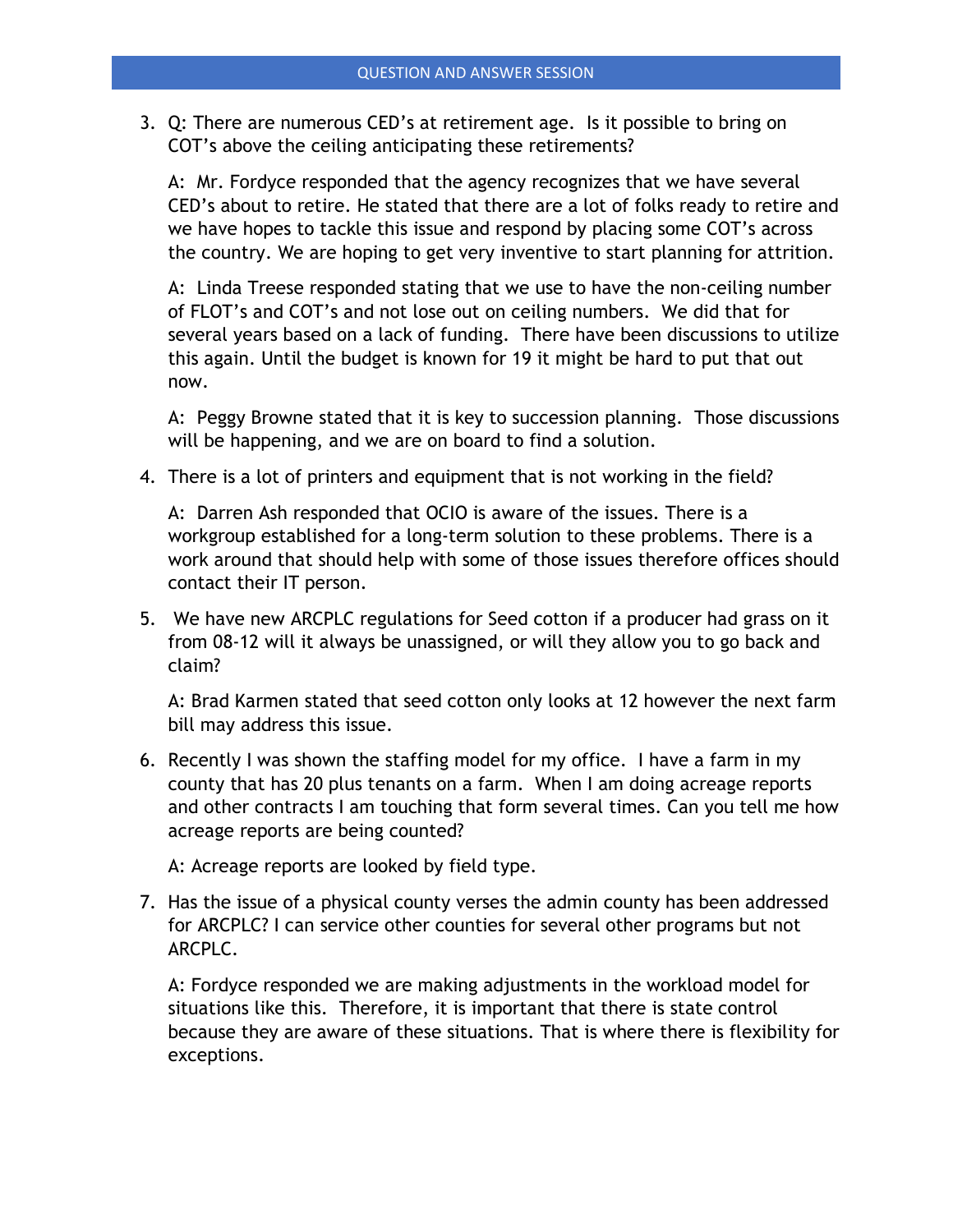A: Steve Peterson responded stating that they do know that is a discussion on the Farm Bill. It should address the issue to allow farmers to be serviced in the office of their choice without forcing them.

8. With the extension of the DEC 7 sign up date for the cotton seed program will this affect the current roll over date?

A: Brad Karmen, the grand plan was to get everything done before rolling over. The decision was made last week by the Sec. to extend and now that will be effect farm records. They are working to get a fix in the system to be able to take and application regardless of which year

9. What is the time frame for the PT excellence program? Is it being considered as an alternate to the COT program?

A: Linda Treese stated we will be starting FY19 it is more of a leadership program with mentoring and virtual. It will not be set up as a replacement for the COT training. It is a leadership and skills training.

10.Seed cotton election ends Dec 7 farms that is for generic and non-generic farms will have to come in twice is there any way we can help them, so they won't have to come in twice?

A: Brad Karmen, I do not have an answer today but will get back with us with an answer. The December  $7<sup>th</sup>$  deadline only pertains to cotton seed.

11.Workload data is up to the discretion of the SED to share the information. Can we get your support to share that data with the field by the SED's? This is causing a great deal of consternation among employees because they don't see the number and get worried.

A: Peggy Browne workload model is a tool. We are a proponent of transparency. The bottom line with that tool is that when we get request from your state for different situations. The state management needs to be impowered to make these decisions. Of the waivers we have been asked to grant we have approved approximately 90% of them.

12.Budget concerns drive staffing. How does this work with the other workload model?

A: Fordyce the staffing model is one thing the optimal office is a separate thing. The staffing model is distributive and predictive. What the right number of staff FSA needs to do their job. There is also a part that is based on funding. Equally distributes them based on funding

A: Northey in general we will see that we don't have enough people to get the workload done manage the money we have by filling the deepest holes we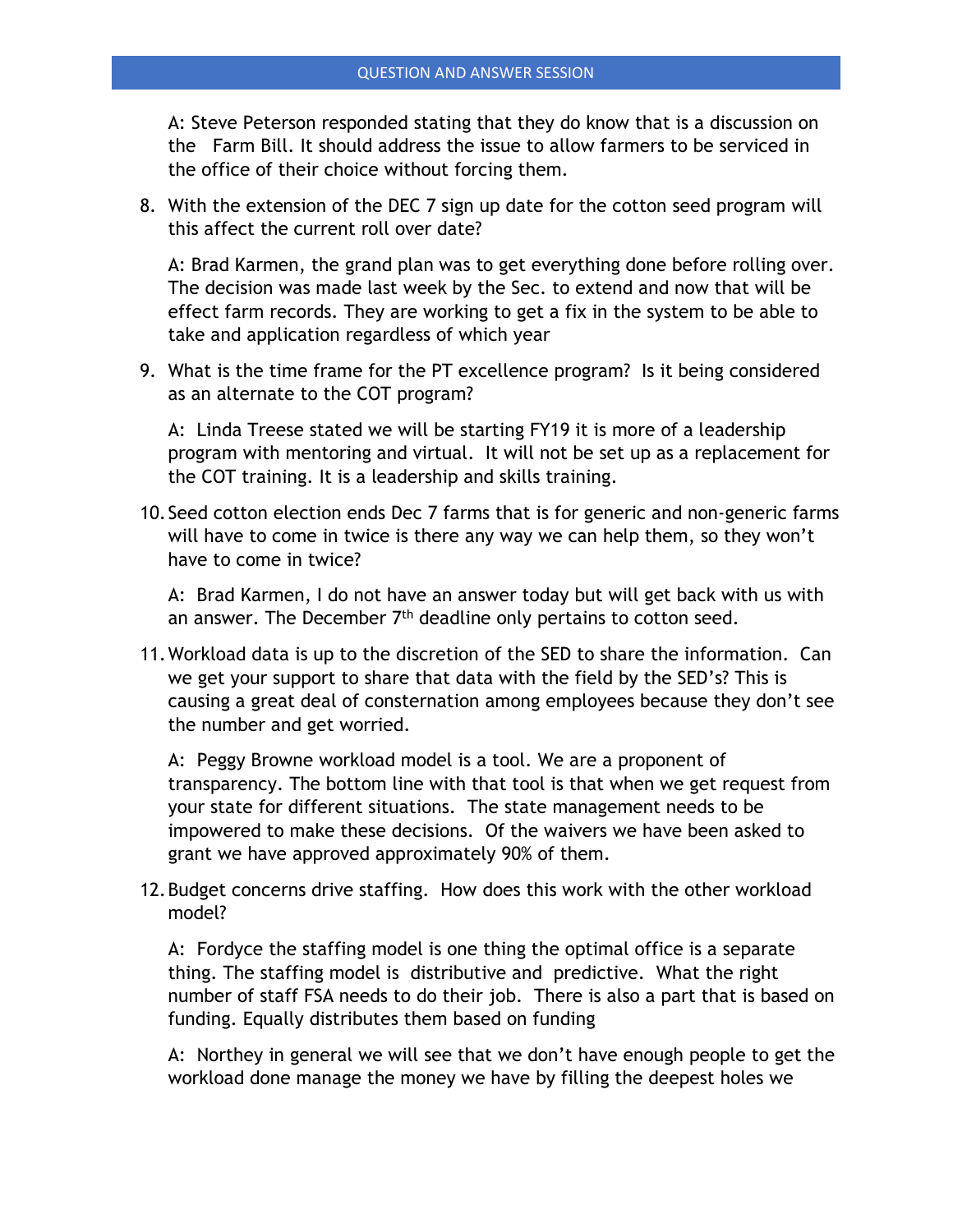have. What is the size of the optimal office. There is no one optimal size. Each office and county are different.

A: Ameer Ali for what is good for county A may not be good for county B. One office may have the resources, but the other office may not. As our model evolves we may progress depending on the Farm Bill.

13.CRP once a cost has been paid the application continues to show up on the ULO report which causes the county office to enter zero data to clear it off the ULO report. Is there an option to resolve the ULO issues? The rental rates are a problem and discrepancies are showing across county lines. Is there any initiative to resolve this issue?

A: Karmen stated we are working on the ULO issues bringing in teams from the field and we are expecting to have a fix. Rental rates use the NASS data. Previously people thought our rates were too high. The SEC wanted us to use the NASS data. The producers are reporting data to NASS so that may be were the discrepancies. Resolving all our ULO's is very important to our auditors. 98% of the last report was resolved but the auditor wants us to resolve 100%.

A: Northey CRP is tough to balance the line to have a rate that is competitive and take land out of production verses lowering the rate and keeping it in production. There is some land in some counties where it is justified to spend a higher rental rate than the rental rates because of the type of land. Congress is looking as NASS as the driver in the next farm bill. If you increase acres the only way to control that is by lower rental rates.

A: Fordyce stated that the timing of the ULO issue is more about fiscal year and trying to get the audit cleaned up. We have asked for departments to be more considerate of the timing of the request to the field on cleaning up the ULO. The rental rates in the mid-west we had some rates that were competing with cash rents. When the Federal government is paying the highest rate in the county that is not a position that we need to be in. Out bidding young farmers is not a way for FSA to help beginning farmers. NASS data is bad because we have low participation by the farmers and we should promote to our farmers for them to complete the surveys.

14. MPP – The program was a retroactive program going back to January and producers who had sold their dairy before the sign up are not allowed to sign up because they are commercially producing milk at the time of sign.

A: Brad Karmen stated we will have discussions and get a good answer back. When the language was written it was not intended for a retroactive sign up.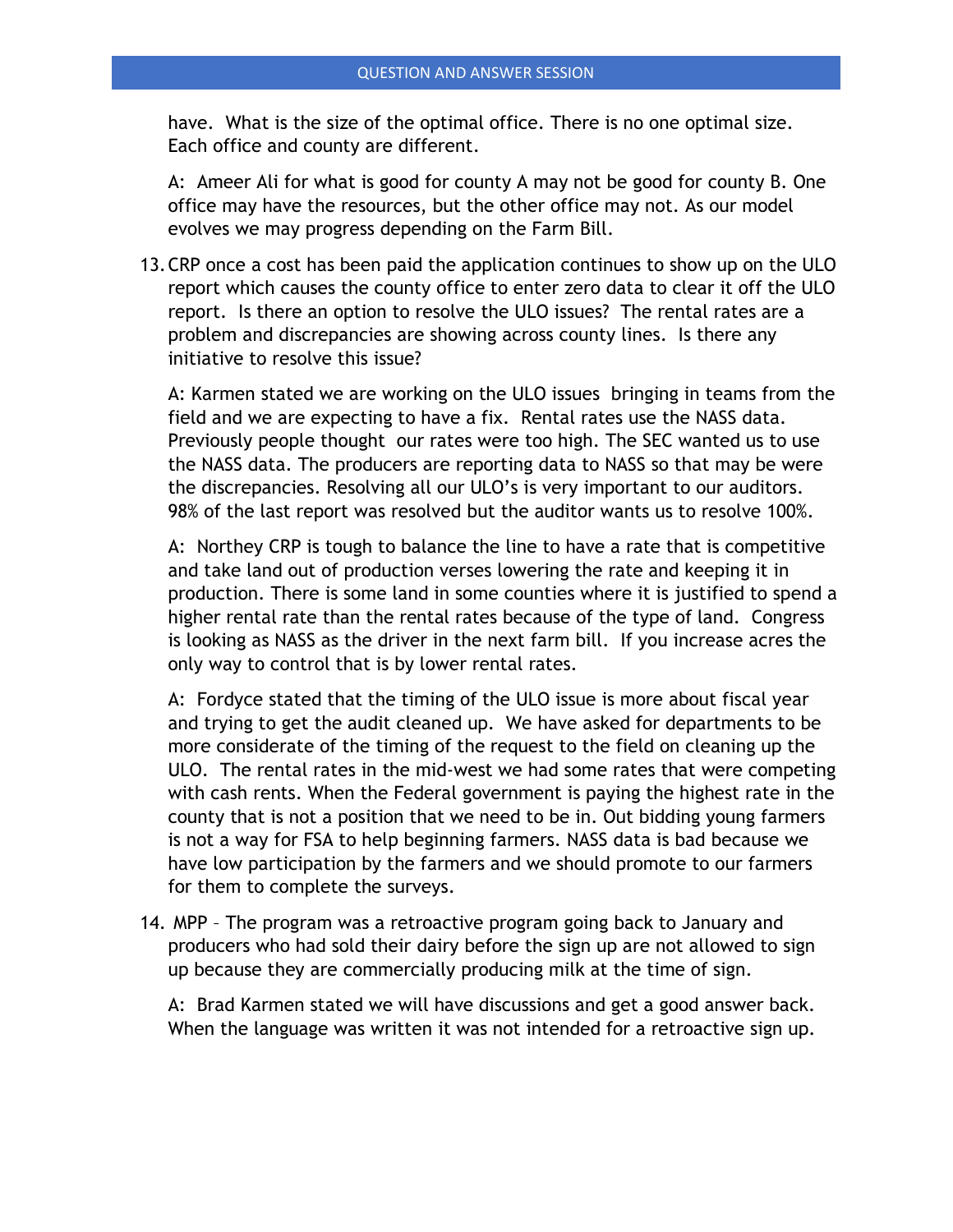15.Workload and optimal performance tool- I have been told that offices that earn comp or credit time its make that office look less efficient than those offices that chose not to work late and earn comp or credit time?

A: When you earn comp and credit time does not show until you use comp or credit time. Unfortunately, at the mercy of the data. Working on the issue to resolve.

16.The shortage of staffing is causing county office burnout and people to retire. What is management doing to encourage people to utilize things such as EAP?

A: Fordyce the assets of this organization is people and if we are going to continue we must figure out ways to encourage our staff. Encouragement, support we want to do more than that. We are going to have to get innovative and think out of the box to invest in our assets.

A: Northey- especially when we were not hiring positions has caused such a burden. We would love to have ideas from the field of what we can do to show the field that we appreciate them. We know there are some that field under appreciated. There are some of there pieces that we are working on some processing agreements to make our office more efficient and improving service. What do we need to do that will give encouragement to the field?

17.Suggestion for FPAC NRCS is good with technical and we are good with paperwork is there any way that NRCS can do the field work for FSA for CRP?

A: Fordyce stated that all possibilities must be explored.

A: Northey that is a question I don't have the answer to but those are the type of things that we are looking at.

18.Thank you for trusting us with MFP but when this rolls out we won't be able to measure all the bins since we don't have a field reporter can we use RMA data?

A: Northey the premise is we are going to make it as simple as possible and keep the shoe boxes out of the office. RMA records will not be able to be populated by tract, but it still should be easy to use acres and other data for the program. It needs to be done by self- certification without doing field visits. We have an issue with hogs and how they will certify. Utilize the COC with the local knowledge to make some of those determinations on the selfcertifications.

A: Browne stated we are very aware of the workload this program will bring and we will be reaching out to STO's to determine the number of temps that will be needed.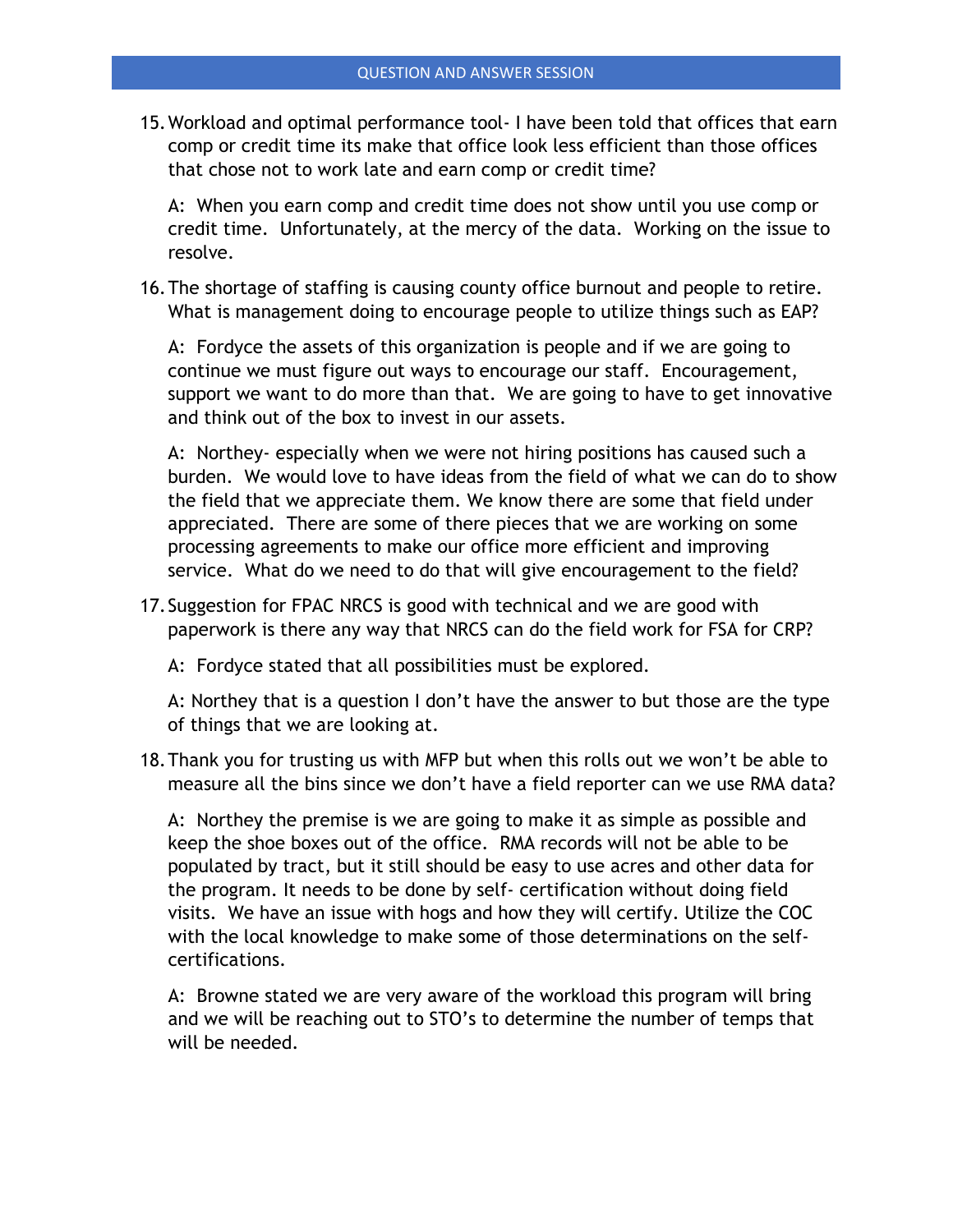19.We have a county office that was approved for a position that required a waiver. You said 90 percent have been approved where are we with the other 10 percent?

A: Browne stated for the justification we need very specific data provided. Depending on the justification will determine whether it will be approved. We are going to continue to work super hard to make sure that comp and credit time is not used against us.

20.MSP installations what is the plan for the new installations where there is no plan to put one there before the Lexmark is pulled out?

A: Ash stated we know we have old Lexmark systems out there and we must get off them. We have ordered several and we recognize the issue and we will address the problem.

21.If the national office looks at the workload for efficiencies why do we have to load so many components in ARS?

A: Rebecca Dudley stated the way I understand is FSA request funding based on activities and ARS is built around activities.

A: Trina Brake we are looking at alternatives to make things better

22.We have multi county and centralized work these will only show up if the county keeps track of this. We need a generic code in the system for work completed for other offices?

A: Rebecca Dudley that is one of the points of conversation we are discussing right now.

23.What is the ceiling how does it work, what does it mean to DC and what should it mean to the CO?

A: Fordyce the ceiling is when the time coded and metric generated are ran through the model and it generates a number which is the number we need to conduct our business. Staffing ceiling which is based on funding. The model can do both of those. The number needed and the number available based on budget.

A: Treese it split CO and GS there is a flex between ceilings

24.Is there any consideration in revamping the county office training programs?

A: Fordyce that is a really good question. We find ourselves in a position where we have several vacancies. I am very well aware of PT" s that are long employees of the agency and the PT in charge becomes the defacto CED. The PT in Charge is doing pretty much the same work as a CED. What can we do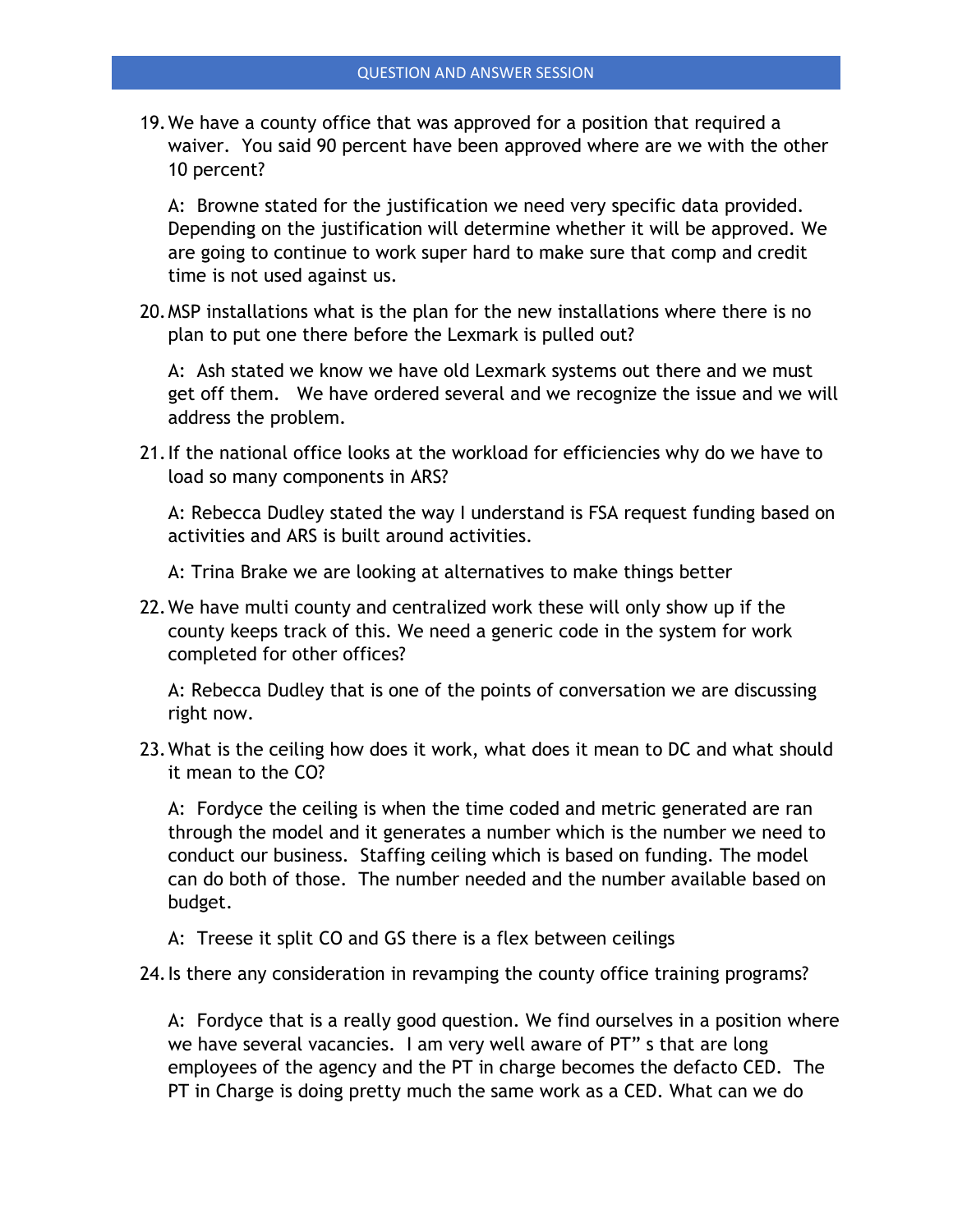from program policy stand point to allow for these PT's to become CED's? There should be able to have a shorter path to becoming a CED. We need to be innovative to get these PT's into CED's.

25.Do you have any idea what kind of language will or will not be in the Farm Bill?

A: Northey not a forecast but a constant conversation about how to be more efficient. Are we in the right places and right counties? The plan taken to congress to close offices needs to be bullet proof and not be of convenience. We need to justify to Congress that this will provide better service.

- 26. Recently procedure came out regarding 2-CP that if an office made an error we could not fix those errors causing producers to have to come back into the office instead of us making those corrections?
	- A: Karmen stated we will have to look into this a little bit more.
- 27.Are we going to have any training on farmers.gov or is the only training AgLearn?

A: Ash sated the only type of training that will be giving will be within the program as they are rolled out.

- 28.If going forward and the staffing model is our only gage for hiring is there a way in WebTa to document things better rather than having such broad categories?
	- A: Brake stated yes, we are looking into developing more categories.
- 29.Linc Pass card get wiped out during the sign up and had to get passwords every day to sign and they had to wait for the new cards? Can we look at the one finger reset?

A: Ash although Linc Pass is not part of our responsibility it is part of the business center and will pass the comments on to the people that are running that portion.

30.Has the experience levels of employees being taken into consideration when looking at staffing models?

A: Ameer stated that the short answer is no State view and county view on the site. They have not been able to establish tenure of employee's, but this is where the local management team would have input on.